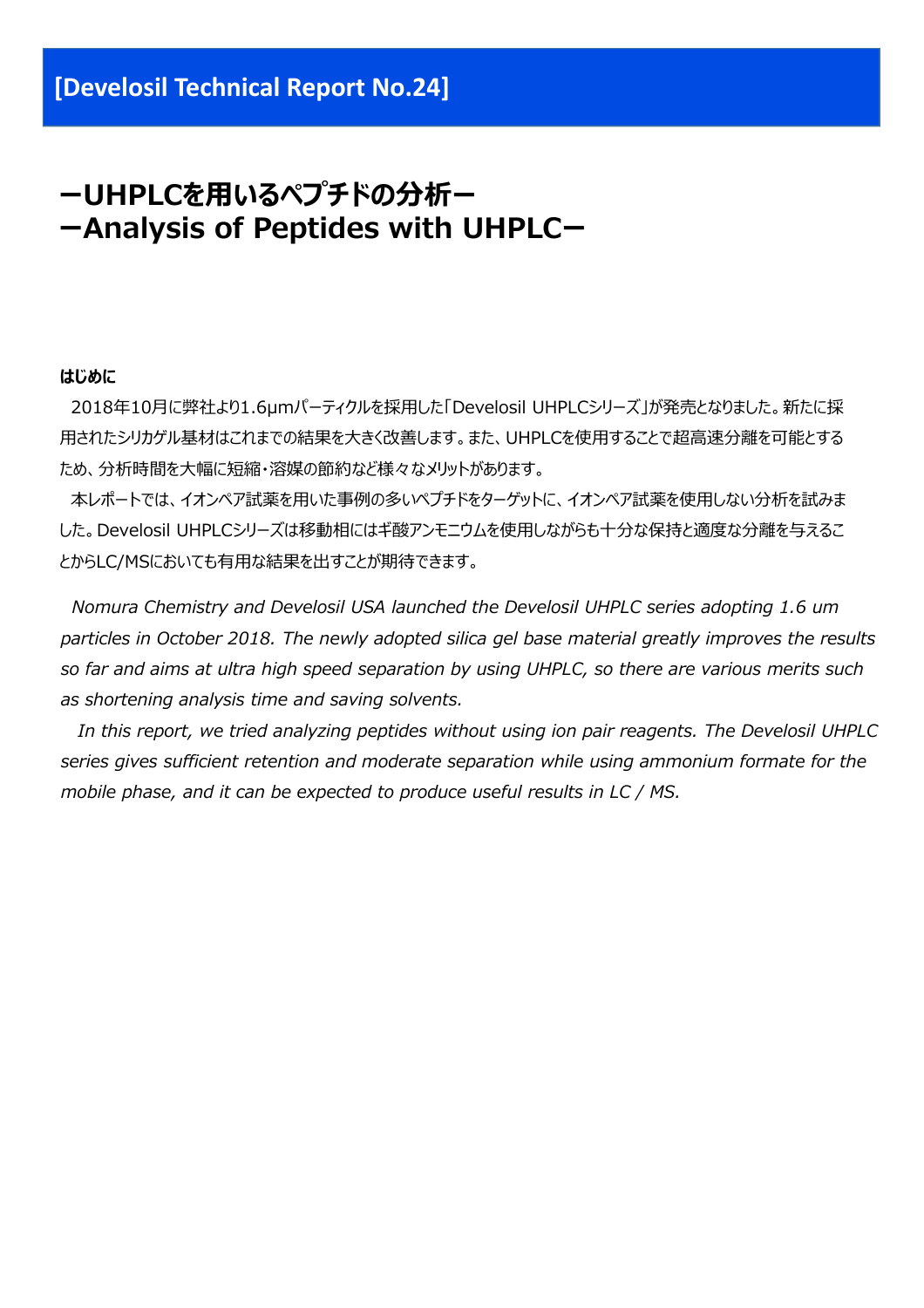# **従来のペプチド分析条件 -Previous peptides analysis conditions-**

Column: Develosil HSR AQ C18, 5µm (4.6x150mm)

Develosil HSR AQ C18, 2µm (2.0x50mm)

Mobile phase: A) Water + **0.1% TFA** B) Acetonitrile + **0.1% TFA**

Gradient: **5um**

| 5um  |        |    |       | 2um  |        |    |       |
|------|--------|----|-------|------|--------|----|-------|
| min  | mL/min | %B | Curve | min  | mL/min | %B | Curve |
| 0.00 | 1.0    |    |       | 0.00 | 0.474  |    |       |
| 10.0 | 1.0    | 25 | 5     | 1.47 | 0.474  | 25 |       |
| 20.0 | 1.0    | 25 |       | 2.93 | 0.474  | 25 |       |
| 20.1 | 1.0    |    |       | 2.95 | 0.474  |    |       |

Temperature: 50℃

Detection: UV230nm

Sample: 1.Gly-Tyr 2. Val-Tyr-Val 3.Methionine-Enkephalin 4. Angiotensin II 5. Leucine-Enkephalin Injection volume: 0.16µL

System: Thermo Fisher SCIENTIFIC Vanquish\_H

Mixer volume: 10µL



Thermo Fisher SCIENTIFIC社のソフトウェアを使用し て、5µm→2µmへのメソッド移管を⾏いました。 20分で組まれたメソッドはUHPLCへ移管することにより、わず か3分へのメソッドへと⼤幅に分析時間を短縮することに成功 しました。

しかし、イオンペア試薬で保持されたペプチドは、ギ酸もしくは ギ酸アンモニウム移動相に変えると⼤幅な保持の減少が起こり ますが、Develosil UHPLCシリーズではこのような条件であっ ても、良好な保持と分離を達成することができます。

*This data was transferred from 5μm to 2μm using software of Thermo Fisher SCIENTIFIC. By transferring to the UHPLC method which was organized in 20 minutes, we succeeded in greatly shortening the analysis time to the method to just 3 minutes.*

*However, when the peptide held by the ion-pair reagent is changed to formic acid or ammonium formate mobile phase, significant retention decreases, but the Develosil UHPLC series achieves good retention and separation even under such conditions can do it.*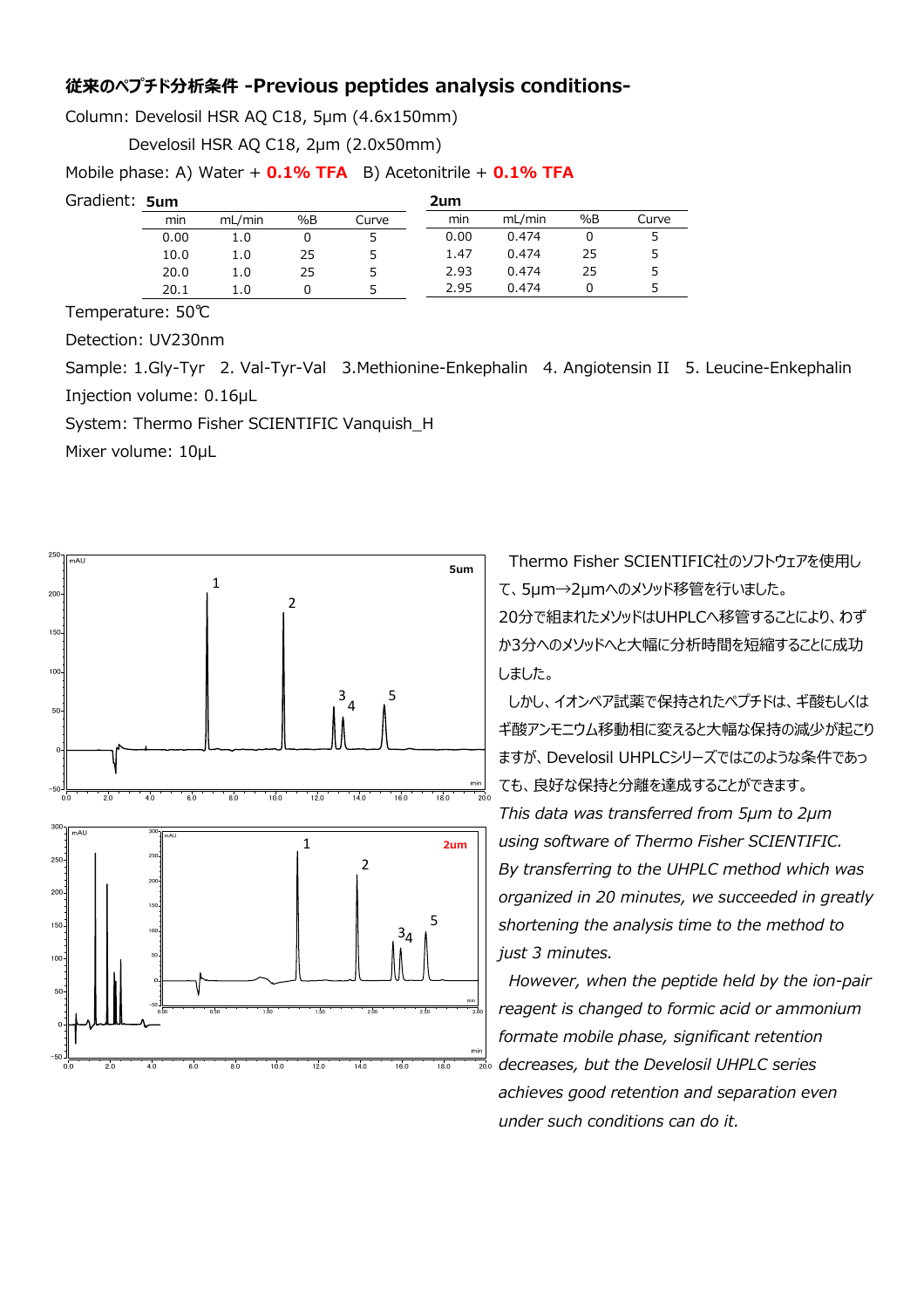# **Develosil UHPLCシリーズ⽤に構築されたメソッド - Methods built for Develosil UHPLC series -**

Column: Develosil UHPLC C30, 1.6µm (2.0x50mm)

Develosi UHPLC C18, 1.6µm (2.0x50mm)

Develosil UHPLC C8, 1.6µm (2.0x50mm)

Develosil UHPLC C1, 1.6µm (2.0x50mm)

Mobile phase: A) 10mM HCOONH<sub>4</sub>, pH3.0 B) Acetonitrile/10mM HCOONH<sub>4</sub>, pH3.0=90/10

| Gradient: | min  | mL/min | %B | Curve |
|-----------|------|--------|----|-------|
|           | 0.00 | 0.5    | 15 |       |
|           | 1.47 | 0.5    | 35 | 5     |
|           | 2.93 | 0.5    | 35 | 5     |
|           | 2.95 | 0.5    | 15 |       |

Temperature: 40℃

Detection: UV260nm

Sample: 1.Gly-Tyr 2. Val-Tyr-Val 3.Methionine-Enkephalin 4. Angiotensin II 5. Leucine-Enkephalin Injection volume: 0.16µL

System: Thermo Fisher SCIENTIFIC Vanquish\_H

Mixer volume: 10µL